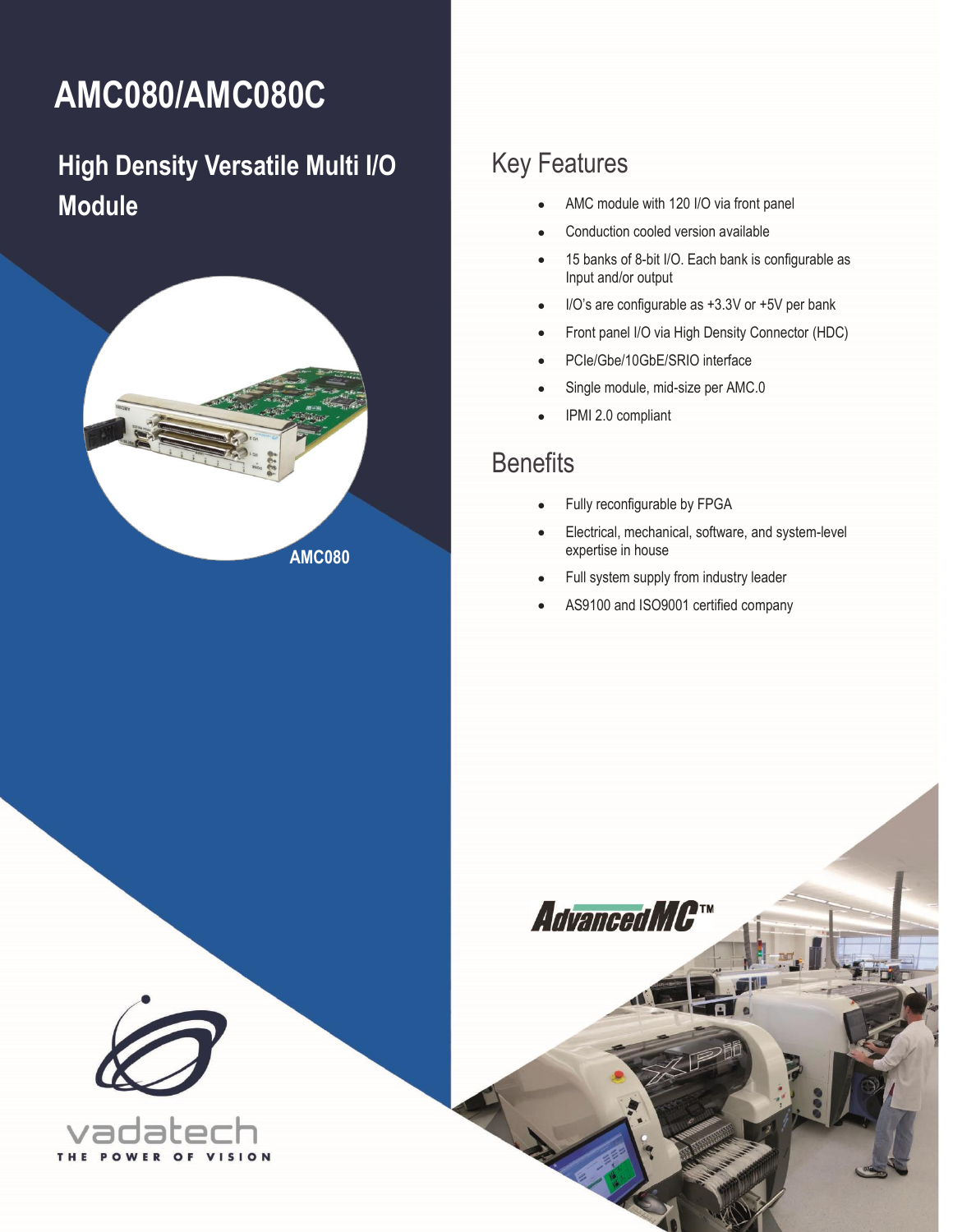# **AMC080**

The AMC080 is high density versatile I/O module. The 15 banks of 8-bit I/O can be used as input and or/output and are configurable to run as +3.3V or +5V.

The unit interfaces to the system via GbE and/or PCI/10GbE. The I/O's are accessible via HDC. It also has 8 bi-color LED's on the front panel for indication and status. All LED's are reconfigurable.

The AMC080 has a reconfigurable FPGA that can be easily modified to meet user needs such as de-bouncing signals, delaying signals in feedback system, dynamic time delay with precision, etc. The I/O's can be synchronized to any of the input clocks TCLKA/TCLKB/TCLKC/TCLKD.

The AMC080 is available in both air-cooled (MTCA.0 and MTCA.1) and rugged conduction-cooled versions (MTCA.2 or MTCA.3, contact sales for details).



*Figure 1: AMC080*



*Figure 2: AMC080C*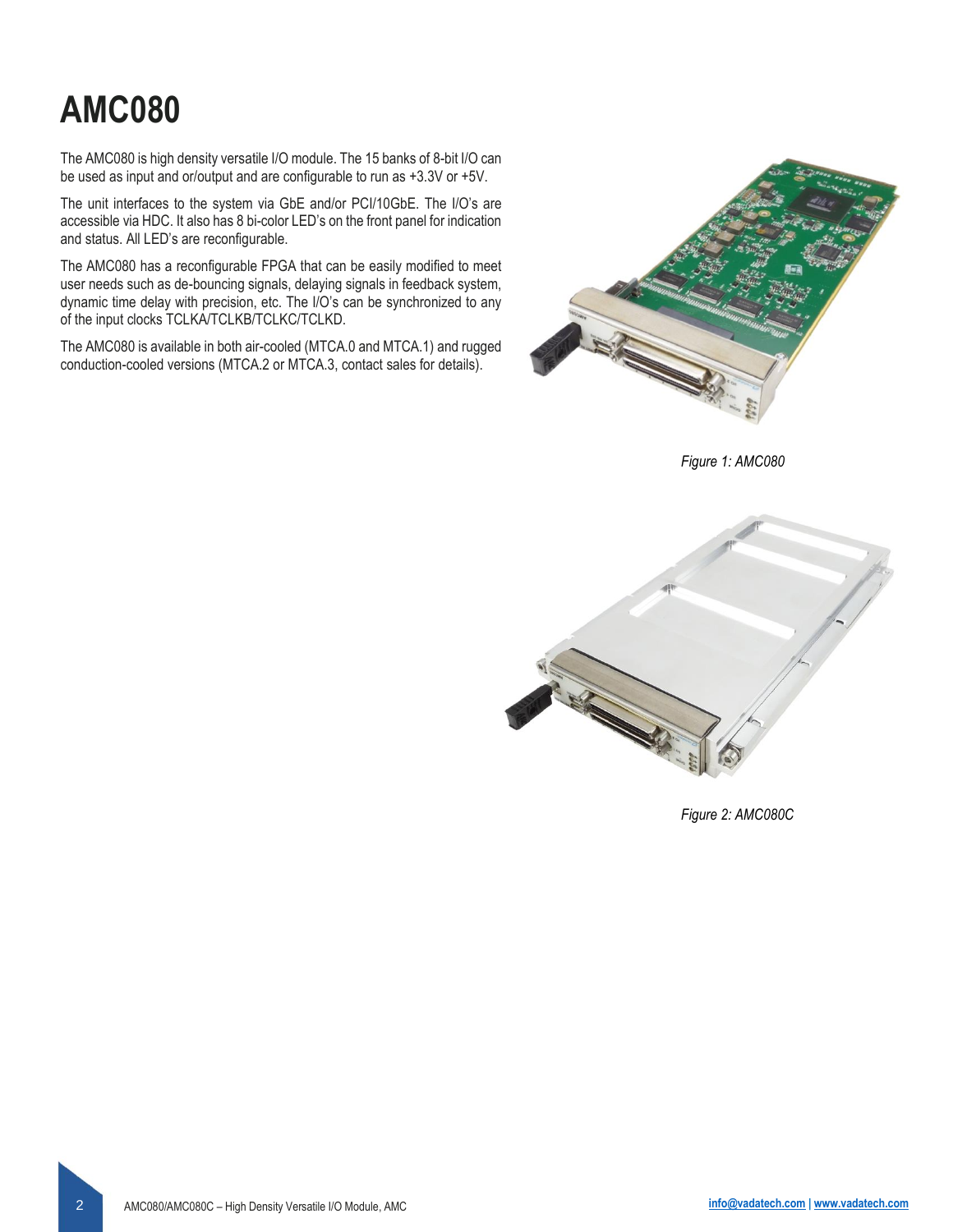# Block Diagram



*Figure 3: AMC080 Functional Block Diagram*



*Figure 4: AMC080C Functional Block Diagram*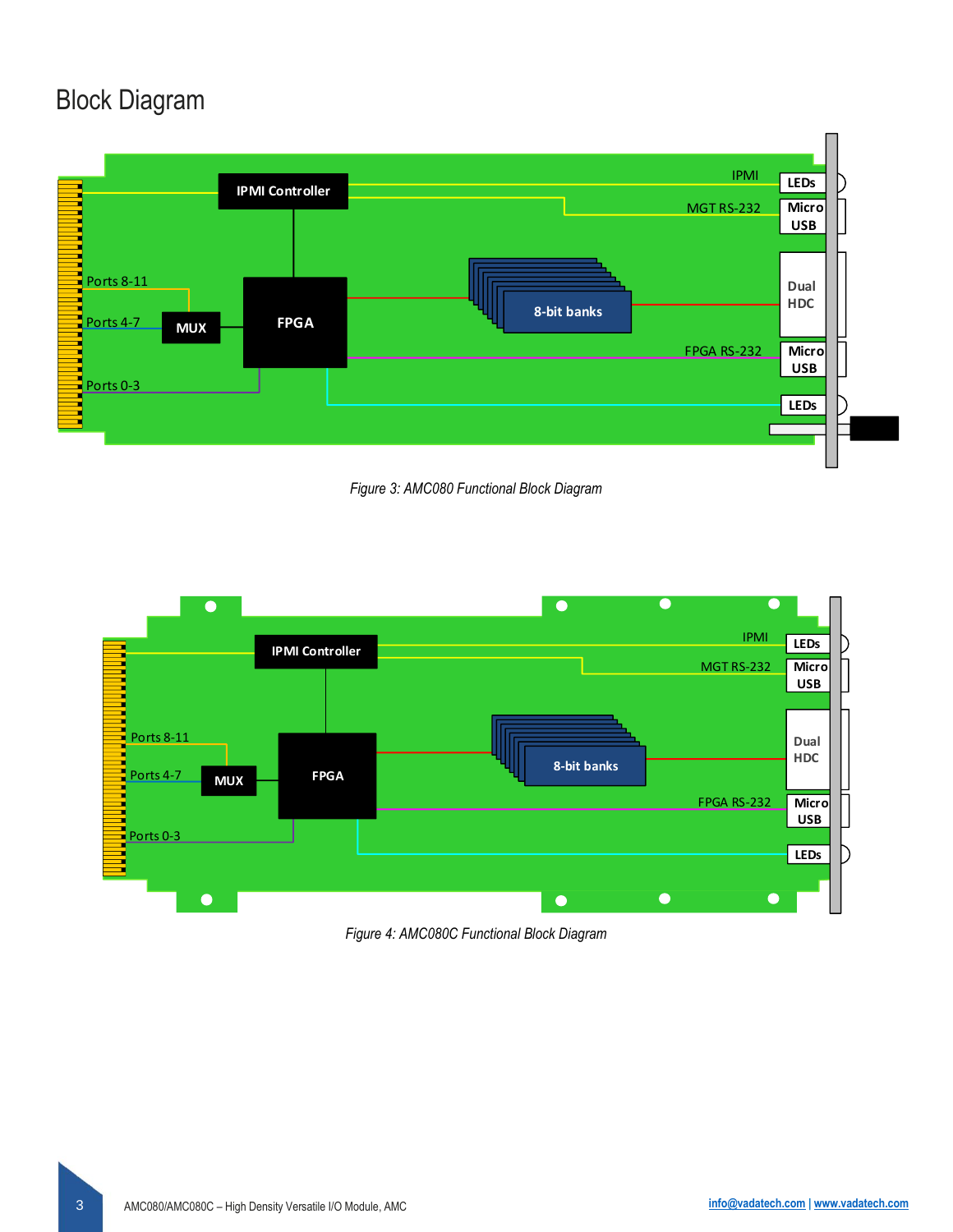# **Specifications**

| Architecture             |                                                                      |                                                                                |  |
|--------------------------|----------------------------------------------------------------------|--------------------------------------------------------------------------------|--|
| <b>Physical</b>          |                                                                      | <b>Dimensions</b> Single module, mid-size (full-size optional)                 |  |
|                          |                                                                      | Width: 2.89" (73.5 mm)                                                         |  |
|                          |                                                                      | Depth 7.11" (180.6 mm)                                                         |  |
| <b>Type</b>              |                                                                      | AMC I/O Bus Hold on Data Input that are not connected                          |  |
| <b>Standards</b>         |                                                                      |                                                                                |  |
| <b>AMC</b>               |                                                                      | Type AMC.1/AMC.2/AMC.4                                                         |  |
| <b>Module Management</b> |                                                                      | <b>IPMI</b> IPMI v2.0                                                          |  |
| <b>PCle</b>              | Lanes x4                                                             |                                                                                |  |
| $II$                     |                                                                      | +3.3/+5V Up to 120                                                             |  |
| Configuration            |                                                                      |                                                                                |  |
| Power                    | <b>AMC080 10W</b>                                                    |                                                                                |  |
| Environmental            |                                                                      | Temperature See Ordering Options and Environmental Spec Sheet                  |  |
|                          |                                                                      | Storage Temperature: -40° to +85°C                                             |  |
|                          |                                                                      | Vibration Operating $9.8 \text{ m/s}^2$ (1G), 5 to 500 Hz on each axis         |  |
|                          |                                                                      | Shock Operating 325G/2 ms, 160G/1 ms                                           |  |
|                          |                                                                      | Relative Humidity 5 to 95% non-condensing                                      |  |
| <b>Front Panel</b>       |                                                                      | <b>Interface Connectors</b> Micro USB connector for MGT RS-232 and FPGA RS-232 |  |
|                          |                                                                      | <b>High-Density Connector</b>                                                  |  |
|                          |                                                                      | LEDs IPMI management control                                                   |  |
|                          |                                                                      | Activity                                                                       |  |
|                          |                                                                      | Mechanical Hot-swap ejector handle                                             |  |
| <b>Software Support</b>  |                                                                      | Operating System Linux, Windows, Solaris and VxWorks                           |  |
| <b>Other</b>             |                                                                      |                                                                                |  |
| <b>MTBF</b>              | MIL Hand book 217-F@ TBD hrs                                         |                                                                                |  |
| <b>Certifications</b>    | Designed to meet FCC, CE and UL certifications, where applicable     |                                                                                |  |
| <b>Standards</b>         | VadaTech is certified to both the ISO9001:2015 and AS9100D standards |                                                                                |  |
| <b>Warranty</b>          | Two (2) years, see VadaTech Terms and Conditions                     |                                                                                |  |

#### **INTEGRATION SERVICES AND APPLICATION-READY PLATFORMS**

VadaTech has a full ecosystem of OpenVPX, ATCA and MTCA products including chassis platforms, shelf managers, AMC modules, Switch and Payload Boards, Rear Transition Modules (RTMs), Power Modules, and more. The company also offers integration services as well as preconfigured Application-Ready Platforms. Please contact VadaTech Sales for more information.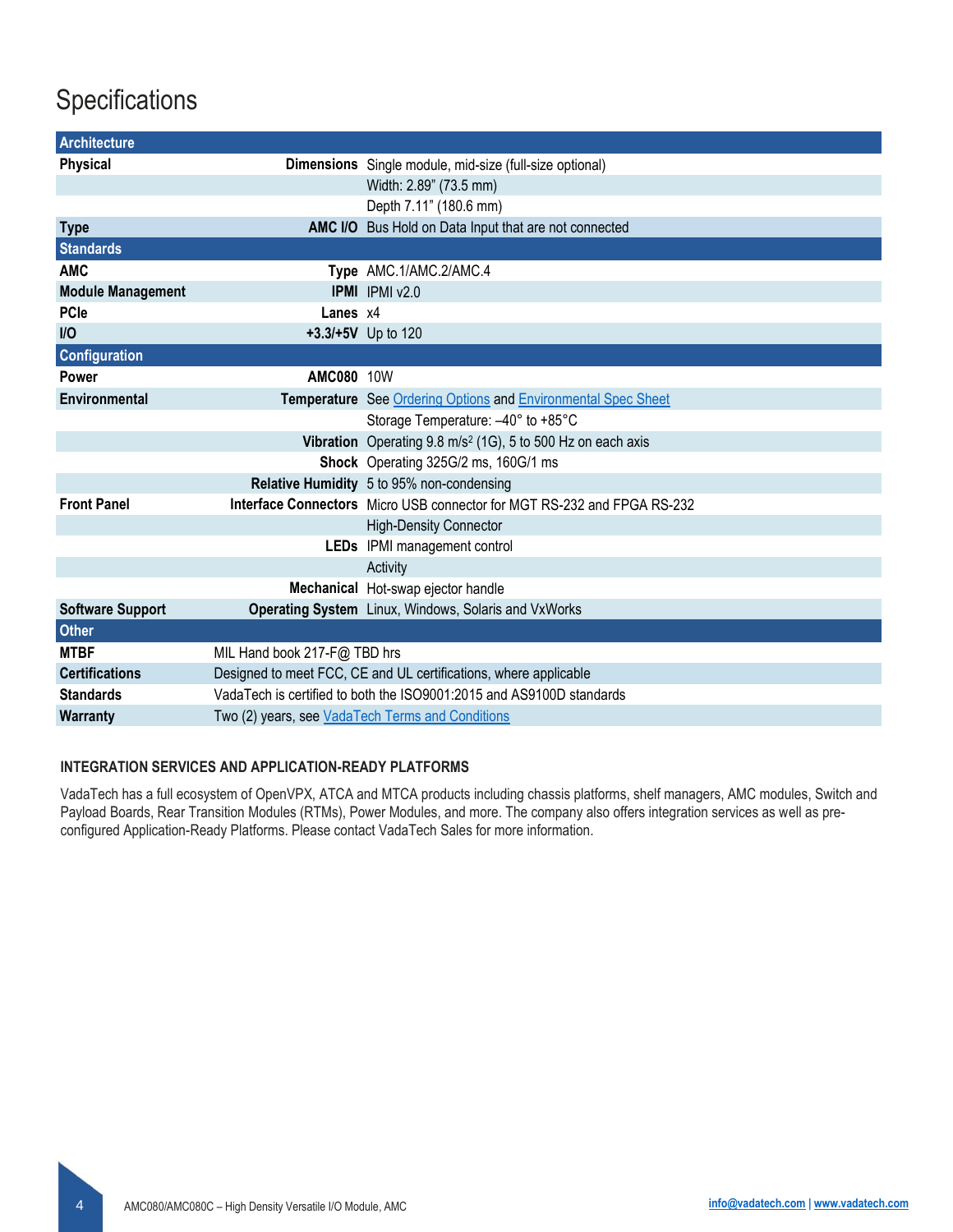## <span id="page-4-0"></span>Ordering Options

### **[AMC0](#page-0-0)80 – A0C-000-00J**

| $A = PCI$ Option            |                                     |
|-----------------------------|-------------------------------------|
| $0 = No PCIe$<br>$1 = PCIe$ |                                     |
|                             |                                     |
|                             |                                     |
| C = Front Panel Size        |                                     |
|                             | $J =$ Temperature Range and Coating |

#### **Notes:**

For operational reasons VadaTech reserves the right to supply a higher speed FPGA device than specified on any particular order/delivery at no additional cost, unless the customer has entered into a Revision Lock agreement with respect to this product.

### **[AMC0](#page-0-0)80C – A00-000-00J**

| $A = PCI$ Option            |                                                                                                                                                                                                                                                                                                                                                                                                                                     |
|-----------------------------|-------------------------------------------------------------------------------------------------------------------------------------------------------------------------------------------------------------------------------------------------------------------------------------------------------------------------------------------------------------------------------------------------------------------------------------|
| $0 = No PCIe$<br>$1 = PCIe$ |                                                                                                                                                                                                                                                                                                                                                                                                                                     |
|                             |                                                                                                                                                                                                                                                                                                                                                                                                                                     |
|                             |                                                                                                                                                                                                                                                                                                                                                                                                                                     |
|                             | $J =$ Temperature Range and Coating                                                                                                                                                                                                                                                                                                                                                                                                 |
|                             | $0 =$ Commercial (-5 $\degree$ to +45 $\degree$ C), No coating<br>1 = Commercial (-5° to +45°C), Humiseal 1A33 Polyurethane<br>$2 =$ Commercial (-5 $\degree$ to +45 $\degree$ C), Humiseal 1B31 Acrylic<br>$3$ = Reserved<br>$4$ = Industrial (-20 $\degree$ to +70 $\degree$ C), Humiseal 1A33 Polyurethane<br>5 = Industrial (-20° to +70°C), Humiseal 1B31 Acrylic<br>6 = Extended (-40° to +85°C), Humiseal 1A33 Polyurethane* |

#### **Notes:**

**\***Conduction cooled, temperature is at edge of module

For operational reasons VadaTech reserves the right to supply a higher speed FPGA device than specified on any particular order/delivery at no additional cost, unless the customer has entered into a Revision Lock agreement with respect to this product.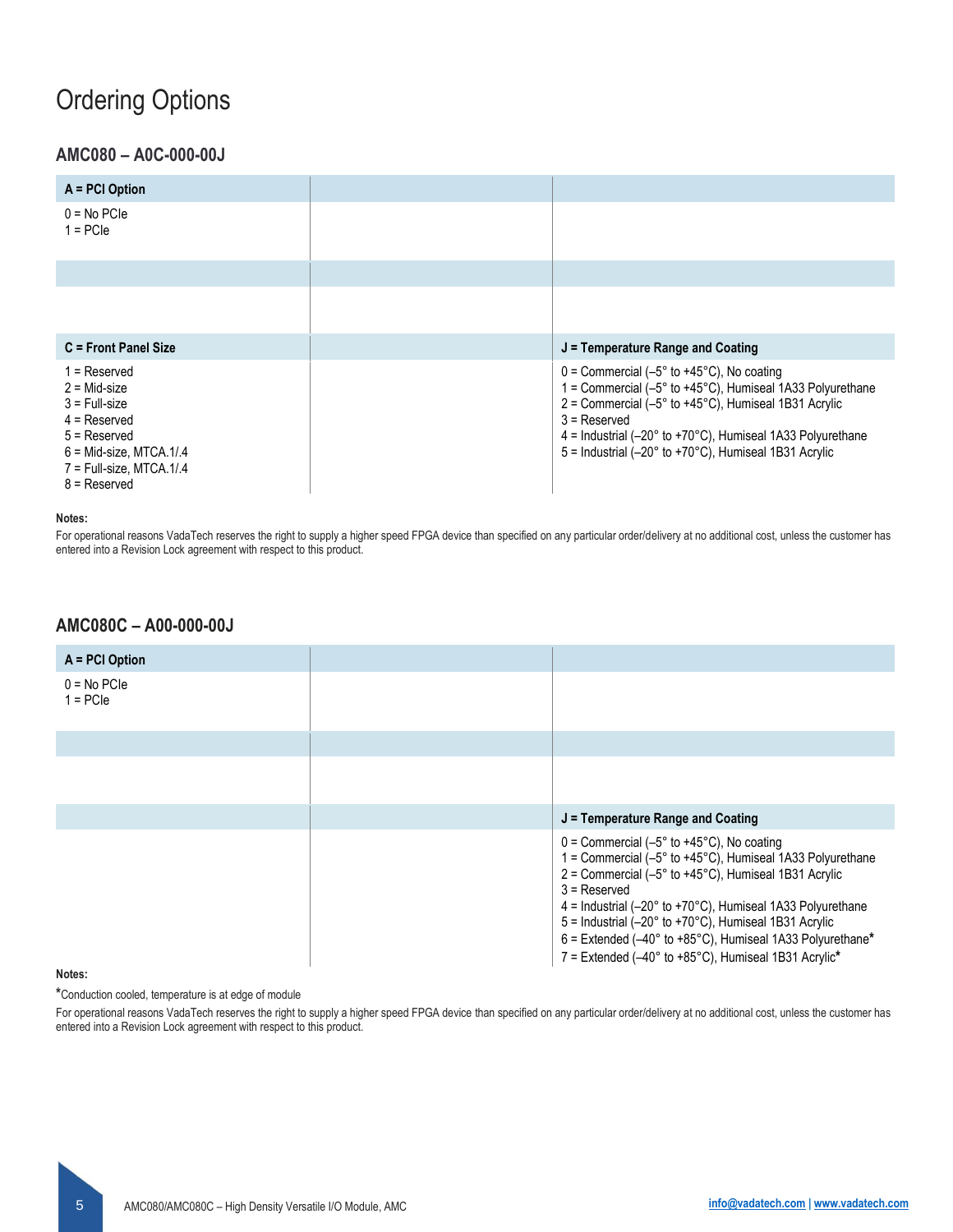# Related Products

VT950



- MicroTCA rugged 1U 19" rackmount chassis platform
- Meets MIL-STD-810F, MIL-STD-901D for shock/vibration
- Meets MIL-STD-461E for EMI



### AMC629



• Host Bus Adapter (HBA) for external SATA III (6.0 Gbps) or SAS-3 (12 Gbps) drives

• Host Bus Adapter (HBA) for external SATA III (6.0 Gbps) or SAS-3 (12 Gbps) drives

• Conduction cooled version available

• AMC.1 compliant, PCIe Gen3 x8 or x4

• Support for 8 SAS/SATA Ports

• Integrated RAID 0, 1, 1E, and 10